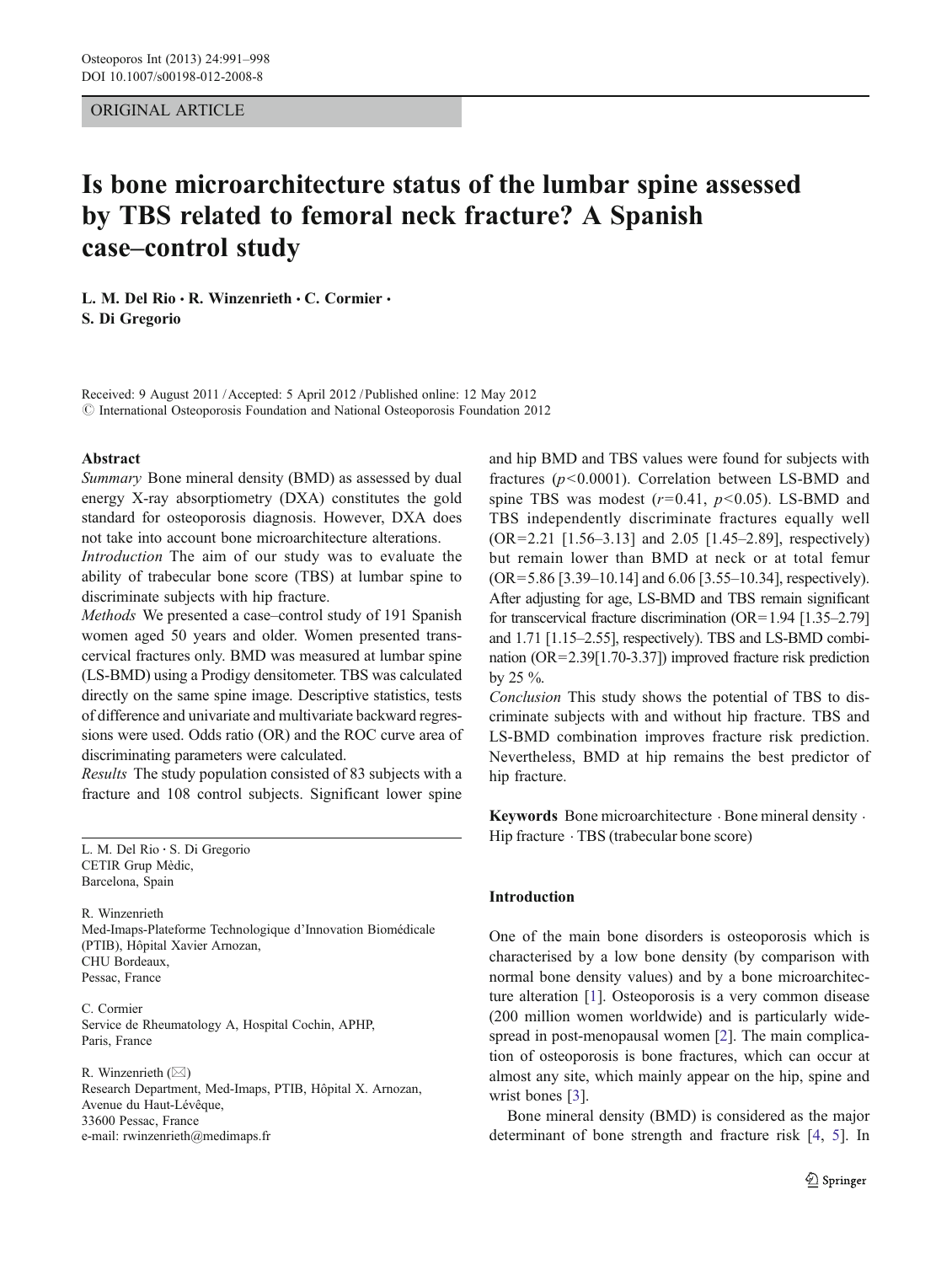addition, the BMD, as evaluated by dual energy X-ray absorptiometry (DXA), is the gold standard to diagnose and monitor osteoporosis in daily clinical practices using the T-score thresholds that are proposed by the World Health Organization [\[1\]](#page-6-0). However, major limitations of BMD assessment exist such as BMD changes and the fracture prediction outcome during treatment [\[6](#page-6-0)] or the BMD overlap between subjects with and without subsequent fractures [\[7](#page-6-0), [8](#page-6-0)]. Half of the overall osteoporotic fractures occur in the normal and the osteopenic zones. Consequently, using only BMD renders it impossible to differentiate subjects at risk of fractures from healthy subjects in these two zones. BMD is only an evaluation of the bone quantity. It does not provide information on bone quality. One way to describe bone quality is to evaluate the bone microarchitecture, which is related to the bone's mechanical resistance [[9\]](#page-6-0). Indeed, for the same amount of bone, more or less mechanically resistant bone structures can exist.

In addition, BMD—as evaluated with a 2D X-ray projection of the bone—estimates the quantity of both trabecular and cortical bone. However, since the cortical bone represents 80 % of the body bone volume, the BMD value was mainly influenced by the cortical bone compartment which has, in comparison to the trabecular compartment, a low bone remodelling process (1:4) [\[10\]](#page-6-0). Consequently, one has to wait for a long time (typically years) between two BMD measurements to be able to detect any meaningful changes while dramatic disruption of trabecular bone structure may have occurred [\[11\]](#page-6-0). Several studies have shown that trabecular bones contribute to the total bone strength [[9](#page-6-0), [12,](#page-6-0) [13](#page-6-0)] particularly for the femur. Trabecular bone density at the femoral neck decreases twice more than the cortical bone density between 20- and 90-year-old subjects [\[14\]](#page-7-0). Besides, it has been shown that about half of the femoral applied load (during gait for example) was supported by the trabecular compartment [[15](#page-7-0)]. Albeit half of the applied load is supported by the trabecular bone, it was shown recently that the contribution of the trabecular versus the cortical bones was marginal (lower than 10 %) with respect to femoral neck strength [[16](#page-7-0)].

Trabecular bone score (TBS) is a new grey-level texture measurement which can be applied to DXA images, by quantifying local variations in grey level [[17](#page-7-0)–[19\]](#page-7-0). TBS is based on the measurement of the experimental variogram derived from the grey-level DXA image. It correlates with standard 3D bone microarchitecture parameters such as connectivity density, trabecular number and negatively with trabecular separation [[17](#page-7-0)–[19\]](#page-7-0). Previous studies have shown the clinical added value of TBS. Indeed, in [[20](#page-7-0)–[23\]](#page-7-0), the authors show that TBS was able to discriminate subjects with fracture from subjects without fracture matched for age, BMD or both. In addition, it also is shown that TBS was able to predict major osteoporotic fractures as well as the BMD, though independently [\[24](#page-7-0), [25\]](#page-7-0). Finally, several studies have shown TBS clinical added value in secondary causes of osteoporosis [[26](#page-7-0)–[28\]](#page-7-0).

Our study validated TBS—evaluated at the spine—for femoral neck fracture prediction in patients. We also searched for any additional effect of TBS on and independently of BMD.

# Materials and methods

# Study subjects

We conducted a retrospective, nonrandom case–control study at the CETIR Grup Mèdic (CGM) site, Barcelona, Spain. CGM is a cluster of medical services specialised in diagnostic imaging. This private institution, founded in 1963, initially focused on nuclear medicine. In 1986, the CETIR launched the first densitometer device using dual photon absorptiometry, in Catalonia, and in 1992, it established the first connection with several DXA densitometers. This densitometry network is supported by a self-designed software giving access to the patient with the clinical, radiologic, laboratory and detailed densitometry scan results.

Women included in this study were referred to CGM by their general practitioner or specialist. CGM facility's trained technicians asked questions following a structured inquiry on demographics, personal and family history of major osteoporotic fractures and/or osteoporosis, history of other comorbidities, gynaecologic and obstetric history and lifestyle. During the observation period, 191 post-menopausal Spanish women, between the ages of 50 and 91 years (66.84 $\pm$ 9.45 years) and with a body mass index (BMI) of 17 to 35 kg/m<sup>2</sup> (26.8 ± 3.3 kg/m<sup>2</sup>), were deemed potentially eligible for the study. In all cases, menopausal status was established 1 year after the last menstrual period. This status was confirmed by laboratory test results for 47 % of the selected women, who showed low oestrogen levels. None of the selected women ever received hormone replacement therapies. Subjects were stratified using their fracture status (with fracture and without fracture). Women presenting hip fracture at the femoral neck only were eligible as a fracture case.

These fractures occurred with mild or moderate trauma. In fact, the femoral neck fractures were mostly due to a fall when walking or from a standing position (83 %). Conversely, control subjects did not have previous low-energy fractures (at any site). The subjects were excluded if they either received any treatment and/or had any illness that would impact bones, undergone spinal surgery, severe scoliosis or impact bone condition such as degenerative lumbar spine process, spondylitis or spinal infection. Furthermore, subjects were excluded if they had three or more nonobservable lumbar vertebra.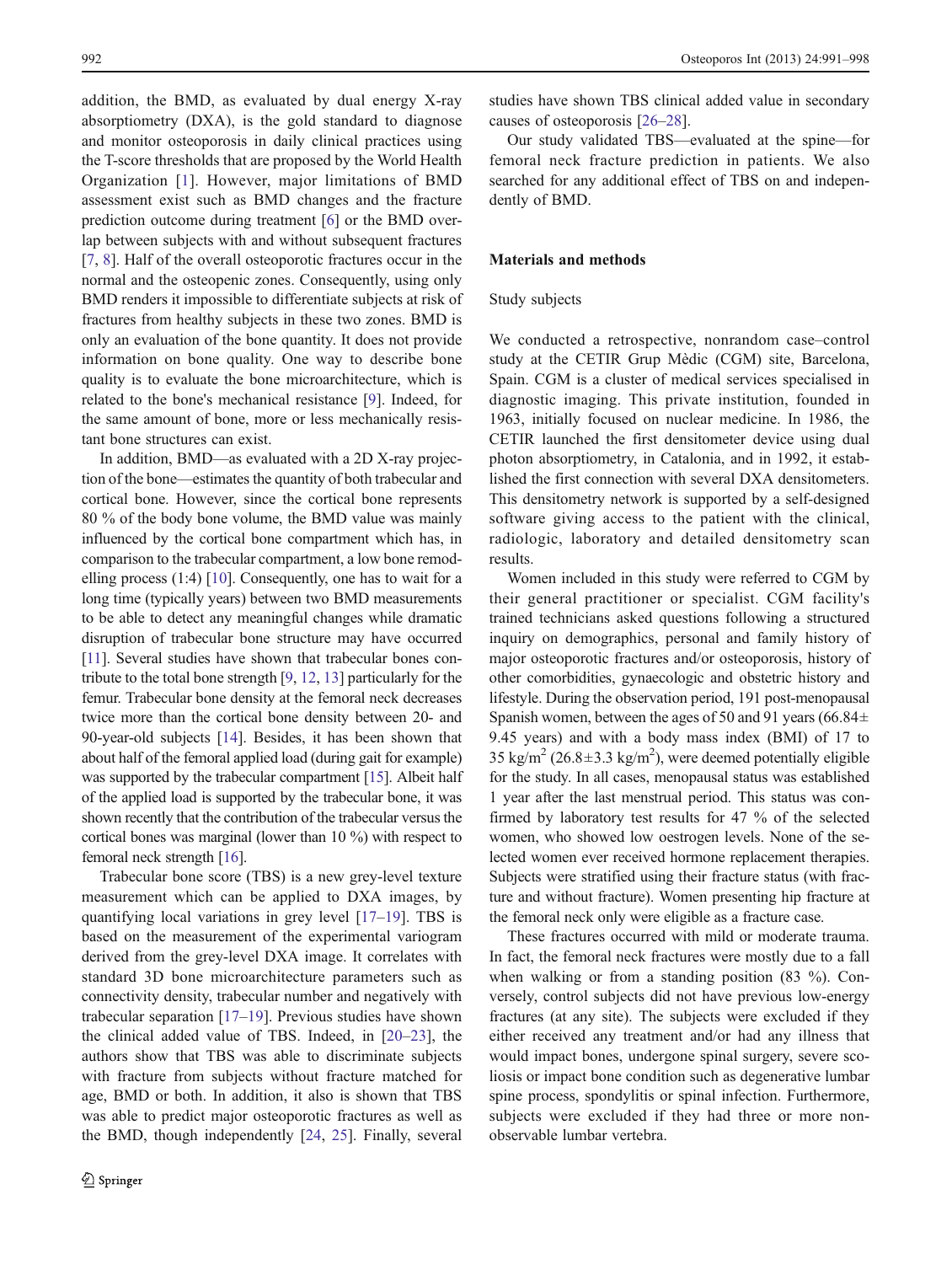Once both groups of patients established, the assessment of the results was blinded and the groups were not modified by the inclusion, exclusion or substitution of cases or by controls. This study was conducted as prescribed by the latest version of the Declaration of Helsinki. Ethical approval was given by the CGM scientific committee for the use of retrospective clinical data and of results of bone measurements in the scope of this study. Each subject was ensured anonymity, which is maintained by using subject-specific numeric codes on all records, including DXA scans and registration cards.

## Data collection

We determined the following study subject parameters from DXA scan patient files and records: age, weight, height and BMI, fracture status, BMD, bone mineral content, projected area and spine and femur T-score (total and neck). BMD measurements were performed using a Lunar Prodigy densitometer (General Electric, Milwaukie, MI, USA) and evaluated as the mean of the individual measurements for L1–L4. This evaluation was achieved by an expert in DXA scan interpretation at the CGM. TBS was evaluated in the same measurement regions as those used for BMD using TBS iNsight® V1.8 (Med-Imaps). BMD assessment-excluded vertebrae were also excluded for TBS evaluations at lumbar spine. Clinical data, DXA measurements and TBS values were exported in an Excel file.

#### Statistical analysis

Statistical analyses were performed using MedCalc software (v11.6.0). Descriptive statistics, including means and 95 % confidence intervals, were estimated for both groups: subject with and without fracture. Parameter correlations were evaluated with the Pearson correlation test. Group differences were assessed with the parametric Student's T test or with the nonparametric Mann–Whitney test, depending upon the distribution normality of the tested parameter. A  $p$  value < 0.05 was considered statistically significant. Univariate and multivariate logistic regressions (backward) were used to investigate possible correlations between independent variables (weight, height, BMI, BMD and TBS) and the status of the fracture. Odds ratio (OR)—expressed for each decrease of 1 standard deviation—and discriminating parameter area of the Receiver Operating Characteristic (ROC) curve (AUC: Area Under the Curve) were calculated. For both these estimates, OR and AUC, 95 % confidence intervals were calculated. Finally, in addition to BMD L1–L4, the TBS clinical added value was analysed with a classification tree approach. This classification was based on a two-step process: first a hip T-score classification then a TBS classification. For the TBS classification, tertile thresholds were used.

#### Results

#### Description of the samples

Eighty-three subjects were deemed to have an osteoporosisrelated fracture, i.e. a hip fracture at the femoral neck, and were eligible for further analysis. Furthermore, 108 women without fractures constituted the control group. In the patient group presenting hip fractures, 41 % had a hip T-score lower than −2.5 SD, whereas in the control group, only 15 % of the population had a hip T-score lower than −2.5 SD. Descriptive statistics of the study population are presented in Table [1.](#page-3-0)

### Correlation between clinical parameters and TBS and BMD

Moderate correlation—as presented in Table [2](#page-3-0)—was obtained between TBS and BMD for the spine  $(r=0.41)$ , whereas hip (neck or total) and spine BMD correlation is higher (0.61≤r≤0.67). No significant correlations were obtained between TBS and the height, the weight and the BMI (see Table [2](#page-3-0)). A negative significant correlation between age and BMD or TBS parameters has been obtained.

#### Comparison between subjects with and without fractures

Subjects with fractures showed significantly lower weights and BMI than the control subjects  $(p<0.05)$  while height is not significant. Weight and BMI were border significant  $(p=0.028$  and  $p=0.033$ , respectively). Age was significantly higher for subjects with a fracture than for the control subjects ( $p$ <0.05). Subjects with a fracture also had significantly lower BMD and TBS at spine than control subjects  $(p<0.0001)$ . Furthermore, subjects with a fracture had a BMD at neck or at total femur significantly lower than control subjects ( $p$ <0.000[1](#page-3-0)). Results are presented in Table 1.

# Detection value of TBS and BMD

We estimated the OR and AUC using a univariate analysis for all parameters. The results were presented in Table [3.](#page-4-0) For the age parameter, each incremental decrease of 1 standard deviation in BMD L1–L4 was associated an increase of slightly more than 80 % of the odds of presenting a hip neck fracture (OR=1.80 95 % confidence interval= $1.31-$ 2.47). The age parameter AUC is 0.673 (0.602–0.739). Also, each incremental decrease of 1 standard deviation of the spine BMD and TBS was associated with more than twice the odds of presenting a transcervical fracture (2.21 [1.56–3.13] and 2.05 [1.45–2.89], respectively). Furthermore, the AUC for BMD and TBS at spine was 0.695 [0.625–0.760] and 0.668 [0.597–0.734], respectively. As expected [\[29](#page-7-0)], BMD at neck and at total femur was significantly relevant for fracture discrimination since their OR and AUC were 5.86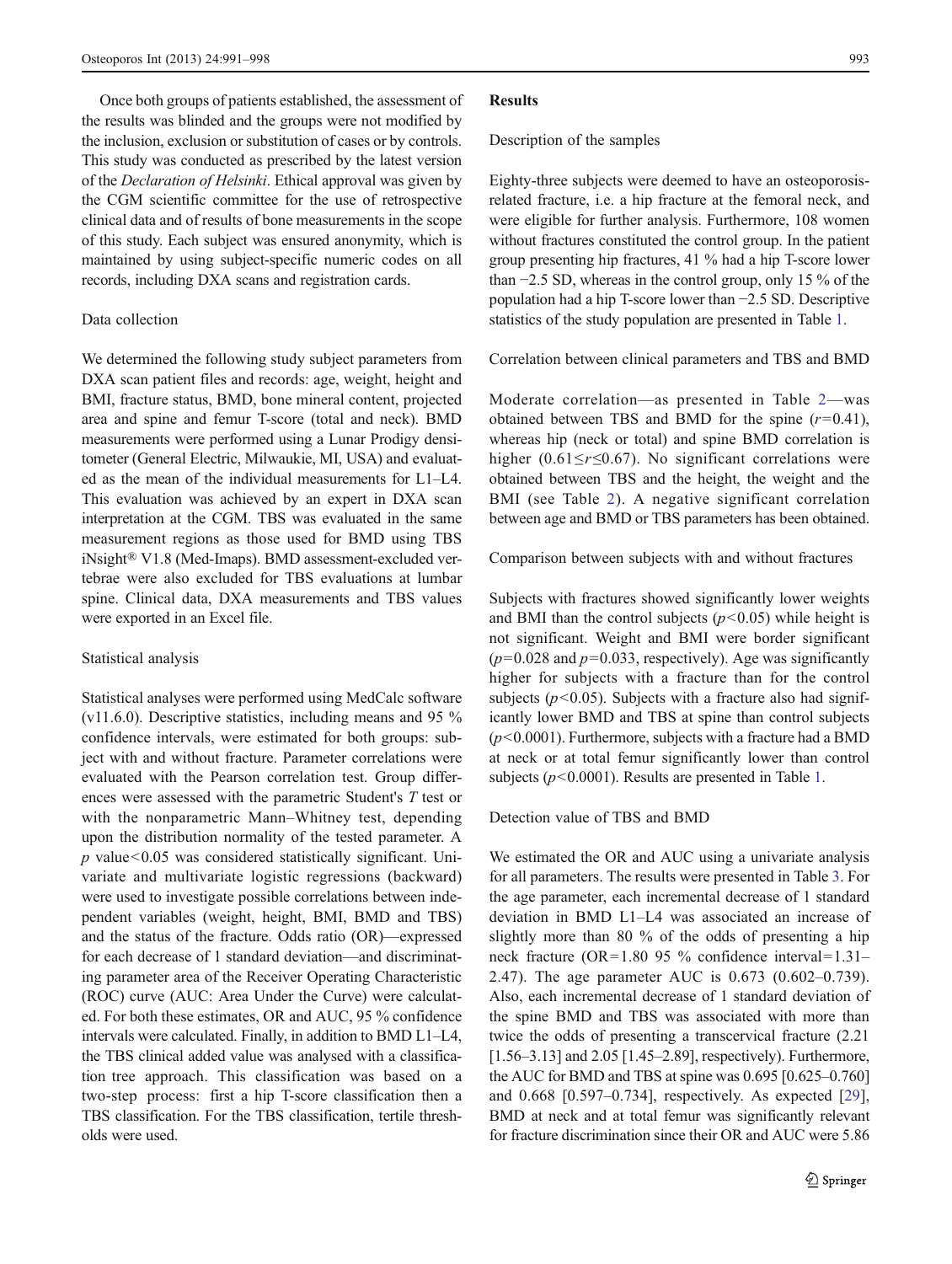# <span id="page-3-0"></span>Table 1 Characteristics of the

| <b>Table 1</b> Characteristics of the<br>study population |                              | Control subjects<br>$(n=108)$ |           | Subjects with fracture<br>$(n=83)$ |           | Normality        | $\boldsymbol{p}$ |
|-----------------------------------------------------------|------------------------------|-------------------------------|-----------|------------------------------------|-----------|------------------|------------------|
|                                                           |                              | Mean                          | <b>SD</b> | Mean                               | <b>SD</b> |                  |                  |
|                                                           | Age (years)                  | 64.6                          | 9.8       | 69.8                               | 8.2       | $\mathbf{a}$     | 0.0001           |
|                                                           | Height (cm)                  | 153.8                         | 6.1       | 153.4                              | 6.3       | $\mathbf{a}$     | 0.67             |
|                                                           | Weight (kg)                  | 64.4                          | 9.0       | 61.6                               | 8.5       | $\mathbf{a}$     | 0.028            |
|                                                           | BMI $(kg/m2)$                | 27.2                          | 3.2       | 26.2                               | 3.4       | $\mathbf{a}$     | 0.033            |
|                                                           | BMD L1-L4 $(g/cm2)$          | 0.989                         | 0.162     | 0.87                               | 0.163     | $-$ <sup>a</sup> | < 0.0001         |
|                                                           | BMD at neck $(g/cm2)$        | 0.839                         | 0.139     | 0.689                              | 0.072     | b                | < 0.0001         |
| ${}^aT$ test<br><sup>b</sup> Mann-Whitney test            | BMD at total femur $(g/cm2)$ | 0.902                         | 0.154     | 0.717                              | 0.104     | $\mathbf{a}$     | < 0.0001         |
|                                                           | TBS L1-L4                    | 1.302                         | 0.107     | 1.228                              | 0.121     | b                | 0.0001           |

[3.39–10.14] and 0.825 [0.764–0.876] and 6.06 [3.55–10.34] and 0.844[0.785–0.892], respectively.

BMD L1–L4 and TBS parameters remained significant when adjusted for age. The OR for BMD L1–L4 and for TBS is 1.94 [1.35–2.79] and 1.71 [1.15–2.79], respectively.

We showed that spine BMD L1–L4 and TBS remained significant cofactors to explain hip neck fractures with a multivariate analysis, using backward analysis, where age, BMI and weight were excluded  $(p>0.1)$ . The ORs of BMD L1–L4 and TBS cofactors were 1.86 [1.29–2.68]  $(p=0.001)$  and 1.66 [1.15–2.40] ( $p=0.007$ ), respectively. The (BMD L1–L4 + TBS) model was associated with an increase of at least twice the odds (2.39 [1.70–3.37]) of presenting a transcervical fracture. The AUC for the model was 0.714 [0.645–0.777] (Fig. [1](#page-4-0)).

# Clinical approach of a TBS evaluation

Our results obtained with the classification approach, with a focus on subjects with fractures, were presented in Fig. [2.](#page-5-0) When using femoral neck T-score stratification, 41 % of the fractures occurred in osteoporotic patients and 59 % in

Table 2 Correlation coefficients  $(r)$  between parameters

osteopenic patients. We classified our population in tertiles of TBS. With this approach, we have found that, for the overall population, 45 % of the fractures occurred in the lowest TBS tertile (TBS≤1.219), and for osteopenic women, that 42.9 % of the fractures were in the lowest TBS tertile. None of the subjects with fractures had a T-score higher than −1 SD.

Using the TBS tertile approach (by selecting subjects in the lowest tertile), 25 % of the overall subjects with a fracture were detected, in addition to those already detected by the T-score thresholding, for a cost of 13 % overdetected control subjects. This result corresponded to a fracture/control ratio of 1.9 (total detected subjects with a fracture in percent divided by the number of overdiagnosed control subjects in percent).

## Discussion

The most noticeable result of our case–control study is that TBS—as evaluated at the spine L1L4 by DXA—can discriminate control subjects from femoral neck subjects with

|                              |              | Age<br>(years) | Height<br>(cm) | Weight<br>(kg) | BMI<br>$\frac{\text{kg/cm}^2}{\text{m}^2}$ | BMD at<br>neck $(g/cm2)$ | <b>BMD</b> at total<br>femur $(g/cm2)$ | $BMD$ at $L1-I.4$<br>(g/cm <sup>2</sup> ) |
|------------------------------|--------------|----------------|----------------|----------------|--------------------------------------------|--------------------------|----------------------------------------|-------------------------------------------|
| Height (cm)                  |              | $-0.25**$      |                |                |                                            |                          |                                        |                                           |
| Weight (kg)                  |              | $-0.3**$       | $-0.49**$      |                |                                            |                          |                                        |                                           |
| BMI $(kg/m2)$                | r            | $-0.18**$      | $-0.1$ NS      | $0.82**$       |                                            |                          |                                        |                                           |
| BMD at neck $(g/cm2)$        | r            | $-0.59**$      | $0.21$ NS      | $0.32**$       | $0.23**$                                   |                          |                                        |                                           |
| BMD at total femur $(g/cm2)$ | $\mathbf{r}$ | $-0.58**$      | $0.13$ NS      | $0.38**$       | $0.35**$                                   | $0.93**$                 |                                        |                                           |
| BMD at L1–L4 $(g/cm2)$       | r            | $-0.39**$      | $0.14$ NS      | $0.36**$       | $0.32**$                                   | $0.61**$                 | $0.67**$                               |                                           |
| TBS at L1-L4                 | r            | $-0.56**$      | $0.01$ NS      | $0.04$ NS      | $0.04$ NS                                  | $0.52**$                 | $0.54**$                               | $0.41**$                                  |

 $p<0.05$  is considered significant

NS nonsignificant

 $*_{p<0.05}$ ,  $*_{p<0.01}$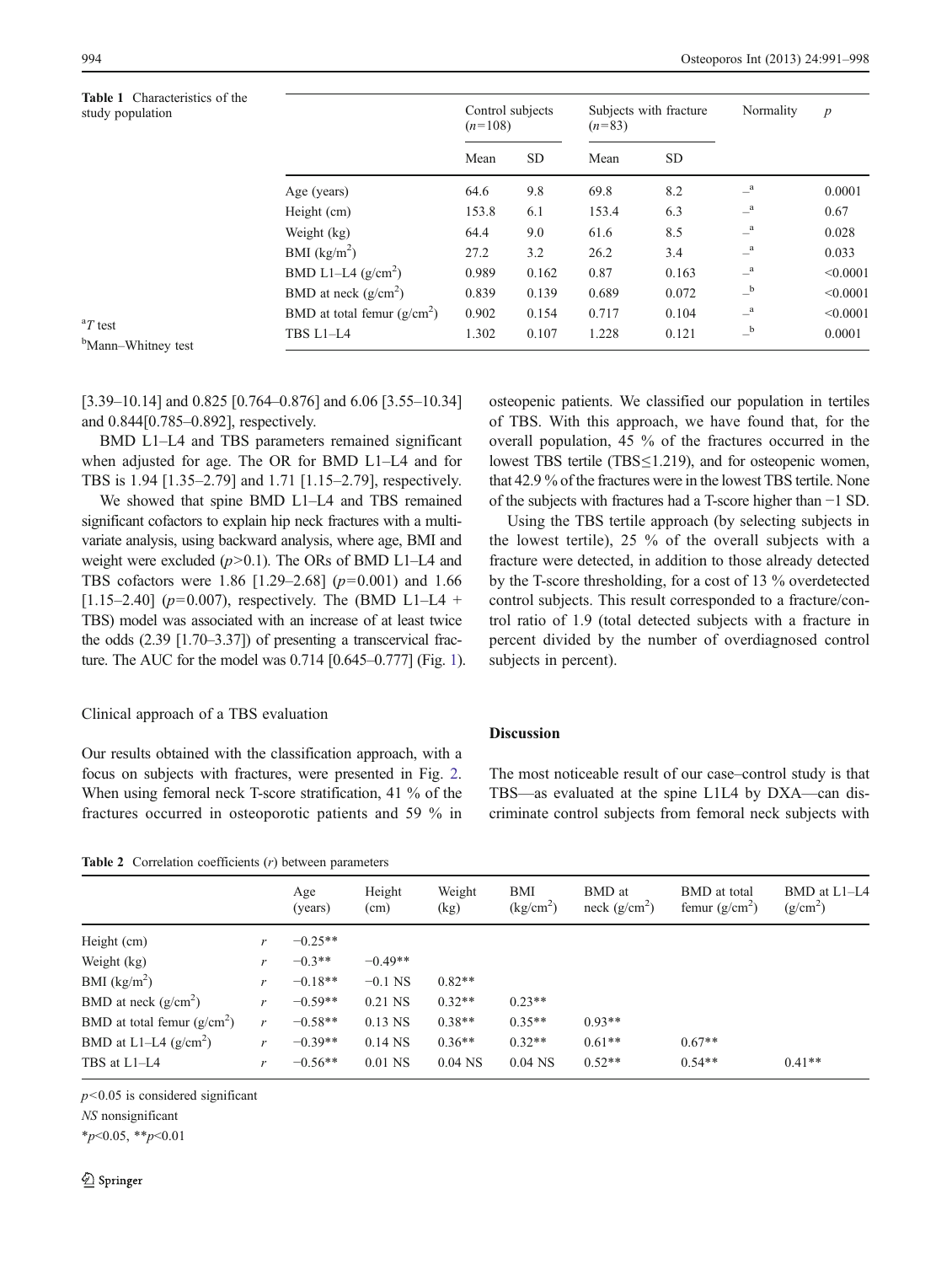<span id="page-4-0"></span>Table 3 Discrimination values of the studied parameters

|            | Age $(ans)$       | Height<br>(cm)    | Weight<br>(kg)    | <b>BMI</b><br>$(kg/m^2)$ | BMD L1-L4<br>(g/cm <sup>2</sup> ) | BMD at<br>neck (g/cm <sup>2</sup> ) | BMD at total<br>femur $(g/cm2)$ | <b>TBS</b><br>$L1-L4$ (-) |
|------------|-------------------|-------------------|-------------------|--------------------------|-----------------------------------|-------------------------------------|---------------------------------|---------------------------|
| <b>OR</b>  | 1.8               | 1.07              | 1.39              | 1.37                     | 2.21                              | 5.86                                | 6.06                            | 2.05                      |
|            | $[1.31 - 2.47]$   | $[0.8 - 1.42]$    | $[1.03 - 1.88]$   | $[1.02 - 1.85]$          | $[1.56 - 3.13]$                   | $[3.39 - 10.14]$                    | $[3.55 - 10.34]$                | $[1.45 - 2.89]$           |
| <b>AUC</b> | 0.673             | 0.531             | 0.587             | 0.587                    | 0.695                             | 0.825                               | 0.844                           | 0.668                     |
|            | $[0.602 - 0.739]$ | $[0.458 - 0.604]$ | $[0.514 - 0.658]$ | $[0.514 - 0.658]$        | $[0.625 - 0.760]$                 | $[0.764 - 0.876]$                   | $[0.785 - 0.892]$               | $[0.597 - 0.734]$         |

For each parameter, OR and AUC and their 95 % confidence intervals are presented

fractures, independently of the BMD L1–L4, even after age adjustment (TBS  $OR=1.71$  [1.15–2.79]). This important result is consistent with previous studies [\[20](#page-7-0)–[23\]](#page-7-0). Three previous retrospective case–control studies [[20](#page-7-0)–[22\]](#page-7-0) demonstrated the added value of TBS against BMD, independently of the BMD threshold. In the first study [[20\]](#page-7-0), it was shown that TBS differentiates subjects with and without fractures (age and BMD subject matching) for any BMD stratification  $(OR=1.95[1.31-2.89]$ , for all fracture types). In the second study [[21\]](#page-7-0), 42 fracture subjects were compared to 126 agematched control subjects, and the clinical TBS added value was established in a low BMD (T-score ≤−1.0). The OR of TBS was evaluated to be 3.20 [2.01–5.08] for vertebral fractures. Finally, in an age-matched case–control study [\[22](#page-7-0)] concerning osteopenic subjects (81 fracture subjects compared to 162 age-matched control subjects), the authors



Fig. 1 Area under the receiver operating curve (TBS  $+$  BMD) (grey curve) determined by the results of the logistic regression analysis, taking TBS and BMD (evaluated at lumbar spine) as input parameters. The darker curve represents the ROC curve of BMD at total femur. OR odds ratio, AUC area under the curve

concluded that TBS was able to discriminate subjects with and without fractures (OR TBS= $2.53$  [1.82–3.53]).

The OR of TBS we obtained is lower than those found in these three previous studies [\[20](#page-7-0)–[22](#page-7-0)]. We explain this result by the fact that only femoral neck fractures are taken into account. Indeed, femoral neck fragility, in comparison with vertebral fragility, is linked to both cortical and trabecular bone [[16\]](#page-7-0), whereas vertebral fragility is mainly linked to trabecular bone status.

TBS is evaluated at the anteroposterior spine L1–L4 and not at the femur. A significant difference between lumbar vertebrae and femur compositions exists since lumbar vertebrae are mainly composed of trabecular bones (72 %) whereas the femur is composed of both trabecular (25– 50 % of the proximal femur) and cortical bones [\[30](#page-7-0), [31\]](#page-7-0). Furthermore, TBS only assesses the trabecular bone status. Consequently, the cortical compartment contribution to bone strength is not assessed by TBS. It was shown that about half of the femoral applied load was supported by the cortical compartment [\[15](#page-7-0)], in agreement with results previously obtained [[30\]](#page-7-0). Using quantitative computed tomography (QCT) and DXA, authors evaluated the role of the proximal femur compact bone to bone strength. Their results showed that 43 % of the femoral failure load is explained by QCT geometric variables, whereas 72 % is explained by densitometric variables. Furthermore, femoral failure load variance was explained at 52 % by the trabecular variables, whereas 59 % of this variance was explained by cortical variables. These results [\[15](#page-7-0), [30\]](#page-7-0) were in contradiction with those obtained in [[16\]](#page-7-0). In this last study, authors showed a marginal contribution (lower than 10 %) of the trabecular bone to the femoral neck strength with respect to the cortical bone contribution. However, it is difficult to compare these results since the mechanical testing methodologies used were different. This is why TBS OR is lower for femur fracture evaluation at spine. A similar conclusion can be made for BMD since it has been also demonstrated that femur BMD is heterogeneous in both cortical and trabecular bones [\[32](#page-7-0)]. In addition, it has been shown that trochanteric BMD is a better predictor of inter-trochanteric femoral fractures than femoral neck BMD [[33](#page-7-0)].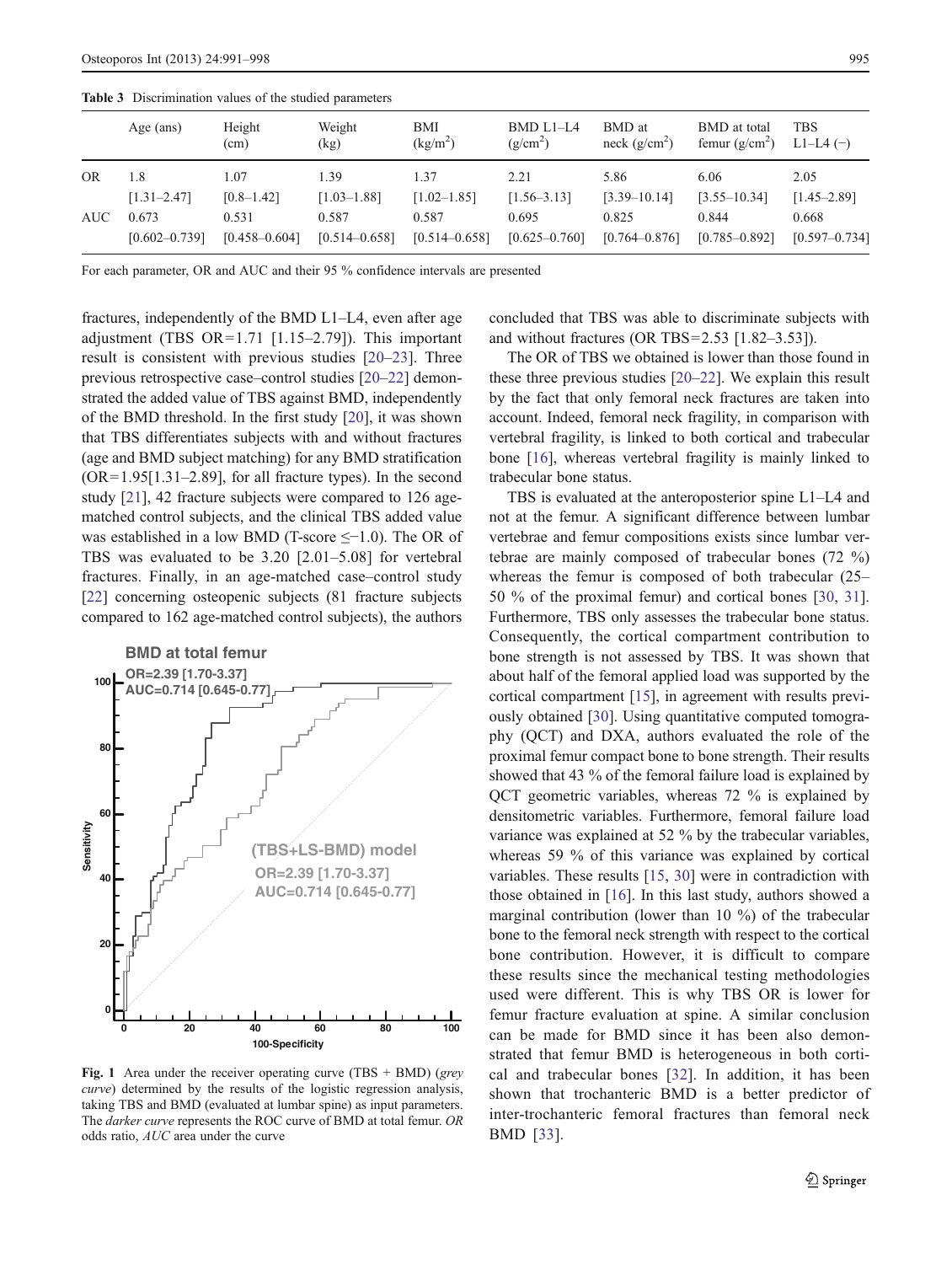<span id="page-5-0"></span>

Fig. 2 Results of the two-step classification approach for subjects with hip fractures ( $n=83$ ). The first classification step concerns a T-score at neck stratification with three zones: T-score ≤ −2.5SD, −2.5SD <Tscore  $\leq -1$  SD and T-score > -1SD. The second step is based on a tertile TBS classification with the following thresholds: TBS≤1.219,  $1.219<$ TBS $\leq$ 1.324 and TBS $>$ 1.324. The number of subjects (*n*: control and subjects with hip fractures) and the fracture rate in percent (percent of fractures) were expressed for each subcategory. The

number of subjects with hip fractures is plotted (white text) on the rod of each subcategory. The (a) rod represents osteopenic subjects with a TBS≤1.219. The overall fracture or control percent represents the number of subjects with hip fractures or control subjects in this subcategory divided by the overall subjects with hip fractures  $(n=83)$ or control subjects ( $n=108$ ). Subjects with hip fractures/control subject ratio is expressed by the division of the number of subjects with hip fractures by the number of control subjects in this subcategory

Combining TBS and BMD L1–L4 in a model (using a backward logistic regression) improved fracture prediction since the OR of the model was 2.39 [1.70–3.37], whereas for BMD L1–L4 and TBS, the ORs are 1.86 [1.29–2.68] and 1.66 [1.15–2.40], respectively. In our model, TBS and BMD L1–L4 cofactors remained significant  $(p=0.007$  and  $p=0.001$ , respectively) while age, weight and BMI were excluded  $(p>0.1)$ . This result was in accordance with previous results obtained in [\[20](#page-7-0)–[24](#page-7-0)]. In [[24\]](#page-7-0), the authors, in a reanalysis of the Manitoba cohort (29,407 women aged 50 years and older), showed that TBS and BMD predicted fractures equally well and independently. The combined model predicted fractures much better than parameters alone, whatever the fracture stratification type even after an age adjustment. In [[24\]](#page-7-0), as in previous studies [\[20](#page-7-0)–[28](#page-7-0)], this improvement of fracture prediction was explained by the moderate correlation existing between spine TBS and BMD L1–L4  $(r=0.41)$ . In other words, subjects with hip fractures discriminated with BMD L1–L4 were a different population than those discriminated with TBS. In our study, the predictive value of BMD at femoral neck (5.86 [3.39– 10.14]) or at total femur (6.06 [3.55–10.34]) overrides all other predictive parameters such as spine BMD (2.21 [1.56– 3.13]), TBS (2.05 [1.45–2.89]) or age (1.80 [1.31–2.47]) even after combination of these parameters into a prediction model. Results obtained in this study for BMD at hip are consistent with those obtained in the literature [[33](#page-7-0)–[35](#page-7-0)]. Particularly, in a study dealing with hip fracture risk assessment in Spanish population, Alonso et al. [[33\]](#page-7-0) obtained a quite similar but lower odds ratio for femoral neck BMD than the one obtained in our study: 4.45 [3.11–6.36] versus 5.86 [3.39–10.14]. In [\[35](#page-7-0)], the authors obtained an odds ratio of 5.29 [1.87–18.99] for femoral neck BMD for hip fracture discrimination in a cohort of 440 Caucasian postmenopausal Italian women. However, these results are in contrast with those obtained in [[4\]](#page-6-0). In this meta-analysis, involving 12 worldwide cohorts, authors obtained an odds ratio of 2.88 [2.31–3.59] for femoral neck BMD in women aged 65 years for hip fracture discrimination. BMD at hip is the best predictor for hip fracture in men and women [[4,](#page-6-0) [36\]](#page-7-0). Hip BMD ability to predict fragility fracture of the hip can be explained by its strong association with bone section modulus and bone buckling ratio modifications [[37,](#page-7-0) [38](#page-7-0)] due to homeostatic process of bone expansion with ageing [\[38](#page-7-0)]. These bone modifications are specific to the femoral joint, and thus, no measurement performed at another site could take these specificities into account in order to assess fracture risk.

To recapitulate, TBS enables, from a spine evaluation, the discrimination of subjects with transcervical fractures. In addition, TBS in combination with BMD L1–L4 noticeably improves femoral neck fracture prediction, with a better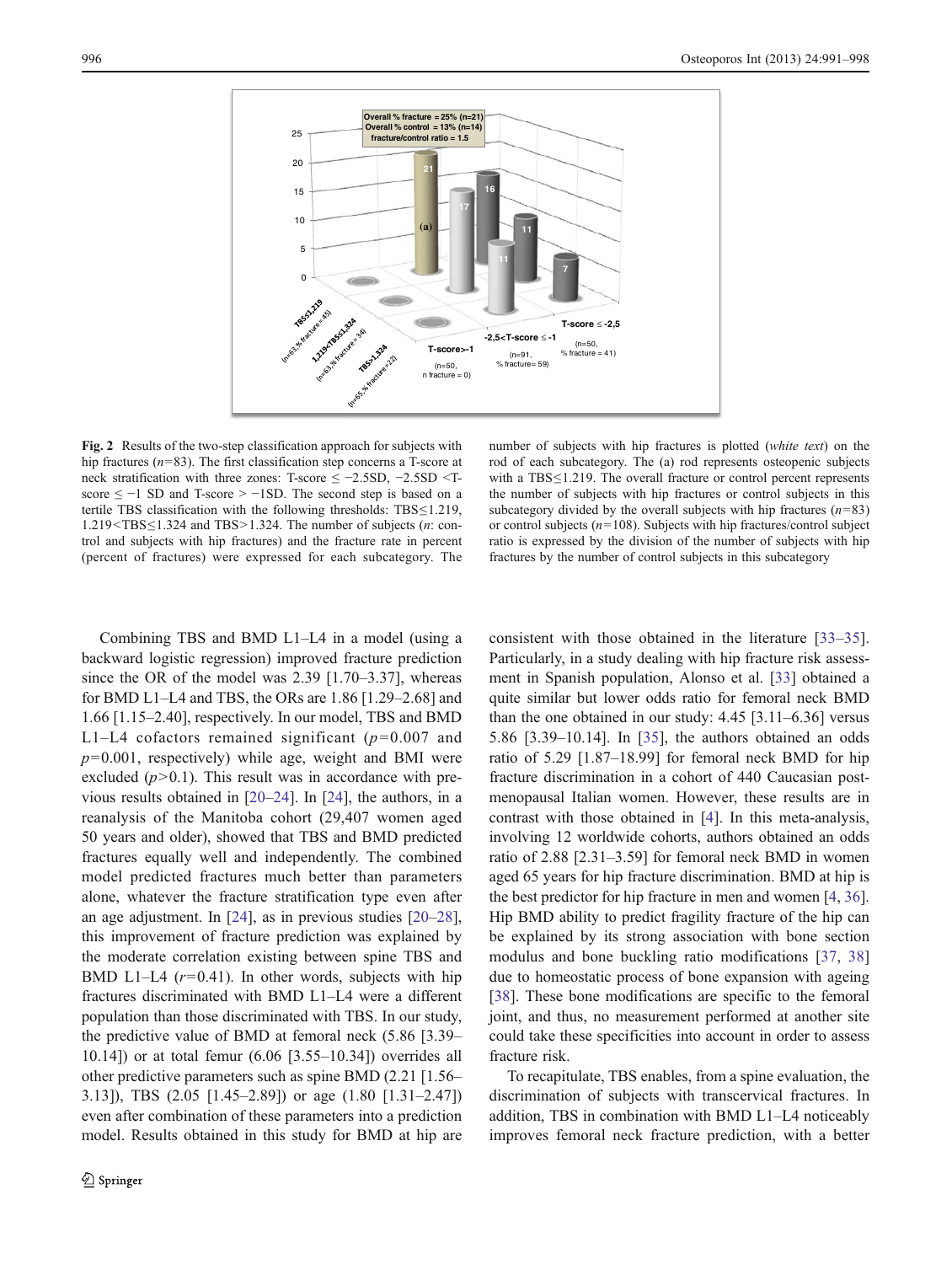<span id="page-6-0"></span>performance than TBS or BMD L1–L4 alone. These results encouraged us to highlight the use of TBS from a clinical point of view. Hence, we built a decision tree based on two stratification steps (a BMD stratification followed by a TBS stratification). For BMD, hip T-score stratification (with WHO thresholds) was used, while a tertile approach was used for TBS. The two thresholds obtained for TBS were 1.219 for the lowest tertile and 1.324 for the highest tertile (see Fig. [2\)](#page-5-0). The osteoporotic zone contained 41 % of the overall subjects with fractures and 14.8 % of the overall control subjects, whereas 59 % of the overall subjects with fractures were in the osteopenic zone. Focusing on this last zone  $(n=91)$ , 25 % of the overall subjects with fractures had a TBS in the lowest tertile while only 13 % of the overall control subjects were in this tertile. Using this two-step approach, it appeared that with our TBS analysis, 66 % of the overall fracture subjects could have been predicted and potentially treated. These results are in agreement with those previously reported [[24](#page-7-0)–[26\]](#page-7-0). In a study concerning the fracture prediction in 140 rheumatoid arthritis subjects with secondary osteoporosis taking or not a glucocorticoid treatment, Breban et al. [\[26](#page-7-0)] showed that 8 of 13 osteopenic subjects with fractures had a TBS in the lower TBS subdivision. Boutroy et al. [\[25](#page-7-0)], in the OFELY cohort reanalysis, showed that 37 % of the fractures of osteopenic women were in the lowest tertile of TBS. Similar results were obtained by Hans et al. [\[24\]](#page-7-0) in the Manitoba cohort reanalysis since 38 % of the fractures incorrectly classified by BMD were identified when using TBS.

As shown by the current and previous studies, the use of TBS, in addition to BMD, induces an overdiagnosis and thus an overtreatment due to an overestimation of subjects at risk of fracture. However, considering this two-step classification approach, (1) detection of the subject with a fracture versus overdiagnosed control subject ratio is advantageous (1.9 in this study and 1.7 for the others studies); (2) it is clear that the most important is to diagnose and treat patients with a high risk of fracture.

This study is not without limitations. The most relevant is that this is a retrospective case–control study. Hence, we cannot directly imply causative association between a low TBS value and an osteoporotic femoral neck fracture. However, in [\[24\]](#page-7-0), authors showed that TBS predicts osteoporotic fractures (for vertebral, femoral and all osteoporotic fracture types) equally as well as the BMD and independently. The second limitation is linked to the fact that TBS is evaluated at the anteroposterior spine L1–L4 and not at the femur. We can expect that an evaluation at the hip should improve TBS prediction rates and that TBS in combination with BMD, both evaluated at the hip, should give the best prediction results. Considering the clinical point of view of using TBS, this first approach should be confirmed by a multicentric prospective study. In addition, it is necessary to evaluate the balance

between the cost of the overtreatment due to the use of TBS in complement with BMD and the cost of osteoporotic fractures as it has been done for WHO FRAX® [[39](#page-7-0)].

In conclusion, this study shows the promising potential of TBS to discriminate subjects with and without fractures of the hip for femoral neck fracture types. TBS improves hip fracture prediction of the spine BMD when it is combined. Nevertheless, in our study—as previously reported in several other studies—BMD at femoral neck (or at total femur) is the best predictor of hip fracture and overrides all other parameters. Further investigations have to be done in order to develop and evaluate TBS at femur in combination or independently of hip BMD.

Acknowledgments We would like to give special thanks to Helene Ward for orthographic and grammatical corrections of the manuscript.

Conflicts of interest Renaud Winzenrieth was a consultant for Med-Imaps.

## References

- 1. WHO Study Group (1994) Assessment of fracture risk and its application to screening for postmenopausal osteoporosis. World Health Organ Tech Rep Ser 843:1–129
- 2. Cooper C, Campion G, Melton LJ 3rd (1992) Hip fractures in the elderly: a world-wide projection. Osteoporos Int 2(6):285–289
- 3. NIH Consensus Development Panel on Osteoporosis Prevention Diagnosis and Therapy (2001) Osteoporosis prevention, diagnosis, and therapy. JAMA 285:785–795
- 4. Johnell O, Kanis JA, Oden E, Johansson H, De Laet C, Delmas P, Eisman JA, Fujiwara S, Kroger H, Mellstrom D, Meunier PJ, Melton LJ, O'Neill T, Pols H, Reeve J, Silman A, Tenenhouse A (2005) Predictive value of BMD for hip and other fractures. J Bone Miner Res 20:1185–1194
- 5. Rice JC, Cowin SC, Bowman JA (1988) On the dependence of the elasticity and strength of cancellous bone on apparent density. J Biomech 21:155–168
- 6. Compston J (2009) Monitoring osteoporosis treatment. Best Pract Res Clin Rheumatol 23(6):781–788
- 7. Hordon LD, Raisi M, Paxton S, Beneton MM, Kanis JA, Aaron JE (2000) Trabecular architecture in women and men of similar bone mass with and without vertebral fracture: Part I. 2-D histology. Bone 27:271–276
- 8. McClung MR (2006) Do current management strategies and guidelines adequately address fracture risk? Bone 38(S2):13–17
- 9. Seeman E, Delmas PD (2006) Bone quality—the material and structural basis of bone strength and fragility. N Engl J Med 354:2250–2261
- 10. Frost HM (1963) Bone remodeling dynamics. Henry Ford Hospital Surgical Monograph. Springfield, Charles C. Thomas
- 11. Glüer CC (1999) Monitoring skeletal changes by radiological techniques. J Bone Miner Res 14(11):1952–1962
- 12. Ito M, Ikeda K, Nishiguchi M, Shindo H, Uetani M, Hosoi T, Orimo H (2005) Multidetector row CT imaging of vertebral microstructure for evaluation of fracture risk. J Bone Miner Res 20(10):1828–1836
- 13. Patel PV, Prevrhal S, Bauer JS, Phan C, Eckstein F, Lochmüller EM, Majumdar S, Link TM (2005) Trabecular bone structure obtained from multislice spiral computed tomography of the